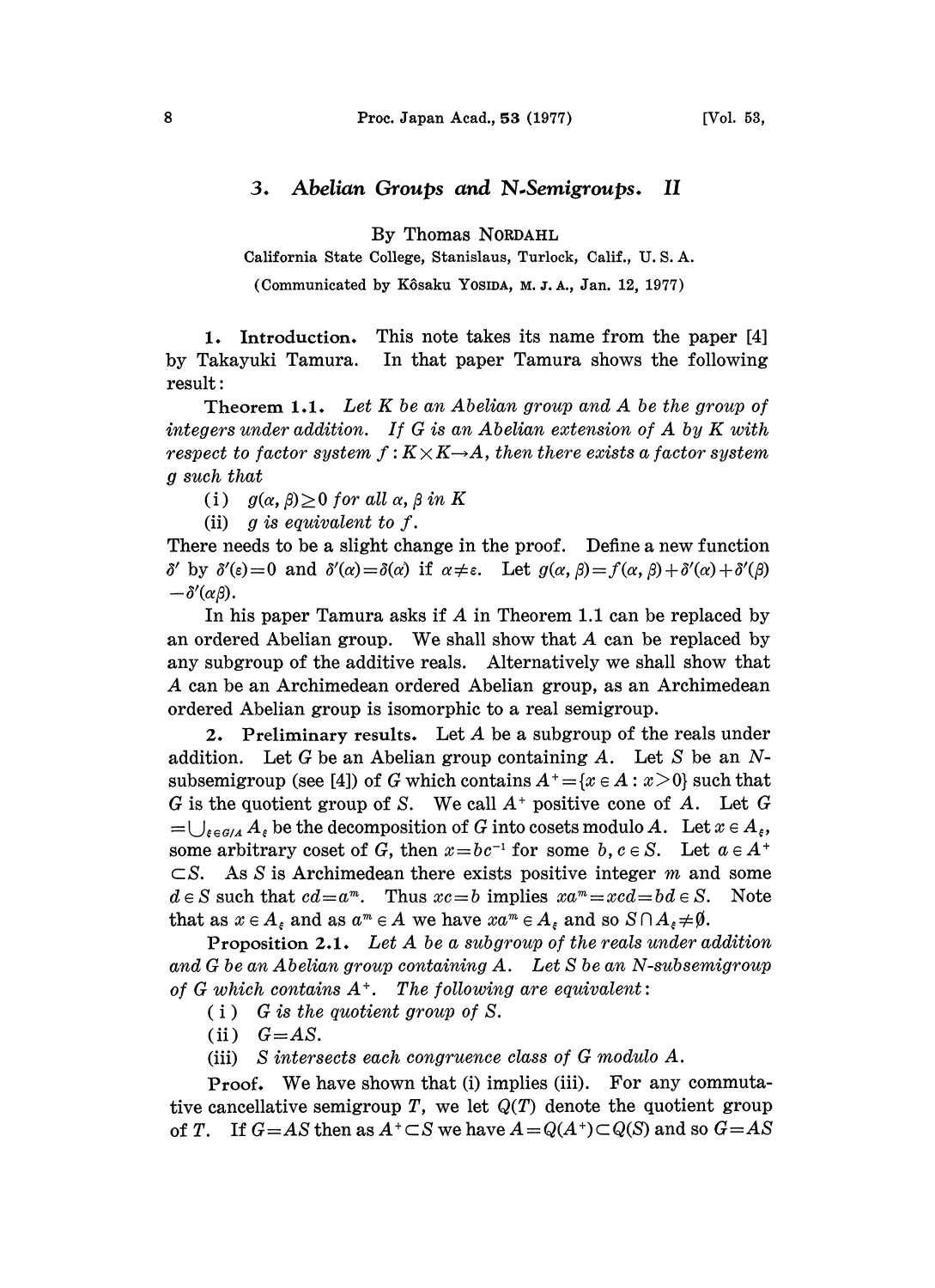$\subset Q(S)$ . It follows that (ii) implies (i). Suppose S intersects each congruence class of G modulo A. Let  $A_i$  be an arbitrary congruence class of G modulo A and let  $x \in S \cap A_i$ . Note that  $A_i = Ax \subset AS$ . This is of G modulo A and let  $x \in S \cap A_{\epsilon}$ . Note that  $A_{\epsilon} = Ax \subset AS$ . true for each  $\xi \in G/A$  and so  $G=AS$ . We thus have (iii) implies (ii).

For any Abelian group T we shall let  $D(T)$  denote the divisible hull of T.

Proposition 2.2. Let G be an Abelian group which contains A, a subgroup of the additive reals. There exists an N-subsemigroup S of G containing  $A^+$  such that G is the quotient group of S.

Proof. As the additive group of reals is divisible we have that  $D(A)$  is a subgroup of the reals. It is well known from group theory [2] that a divisible subgroup of a group is a direct summand and so  $D(G) = D(A) \oplus L$  for some Abelian group L. Let  $S^* = D(A)^+ \oplus L$ . S<sup>\*</sup> is an N-semigroup which contains  $A^+$ . Let  $S = S^* \cap G$ . S contains  $A^+$ as  $A^+\subset S^*$  and  $A^+\subset G$ . Let  $\pi: D(G)\to D(A)$  be the projection homo-<br>mornhism Let  $a\in A^+\subset D(G)$  then  $\pi(a)>0$  Let  $x\in G$ . There exists morphism. Let  $a \in A^+ \subset D(G)$ , then  $\pi(a) > 0$ . Let  $x \in G$ . There exists a positive integer *n* such that  $n\pi(a) + \pi(x) > 0$  and so  $\pi(na + x) > 0$ . Hence  $na + x \in G \cap (D(A)^{+} \oplus L)$  implying that  $na + x \in S$ . Hence  $G \subset A$  $+S$  and so  $G=A+S$ . By Proposition 2.1 G is the quotient group of S. Let  $x, y \in S$ . As  $S^*$  is Archimedean we have  $mx = y + z$  for some  $z \in S^*$  and some positive integer m. As  $x, y \in G$  we have  $z \in G$ . As  $z \in S^* \cap G = S$ , S is Archimedean. S is thus an N-subsemigroup of G, containing  $A^*$ , whose quotient group is  $G$ .

Remark 2.3. In Proposition 2.2, any N-subsemigroup S of G containing  $A^+$  satisfies  $S \cap A = A^+$ .

Proof. This follows as S is idempotent free.

3. Applications to Abelian group theory.

Theorem 3.1. Let  $K$  be an Abelian group and  $A$  be a subgroup of the reals under addition. If G is an Abelian extension of A by  $K$ with respect to a factor system  $f: K \times K \rightarrow A$ , then there exists a factor system g such that  $g \text{ such that}$ <br>(i)  $g(\alpha, \beta) \geq 0 \text{ for all } \alpha, \beta \in K \text{ and}$ 

(ii) g is equivalent to  $f$ .

**Proof.** By the assumption, let  $G = \{(m, \alpha) : \alpha \in K, m \in A\}$  in which  $(m, \alpha)(n, \beta)=(m+n+f(\alpha, \beta), \alpha\beta)$ . Let e be the identity of K. We identify  $A^+$  and  $\{(x, e): x \in A^+\}$ . By Proposition 2.2 there is an Nsemigroup S containing  $A^+$  such that G is the quotient group of S. By Remark 2.3  $S \cap A = A^+$ . Let  $\xi \in K$ . Suppose there exists a collection  $\{(x_n, \xi)\}_{n=1}^{\infty}$  of elements of S such that  $x_n \to -\infty$ . Let  $(y, \xi^{-1}) \in S$ . Note that such an element exists as S intersects each congruence class of G modulo A. For each positive integer n,  $(x_n, \xi)(y, \xi^{-1}) = (x_n + y + f(\xi, \xi^{-1}), e)$  $\in S \cap A = A^+$ . This is a contradiction as  $x_n+y+f(\xi, \xi^{-1})\rightarrow -\infty$ . For